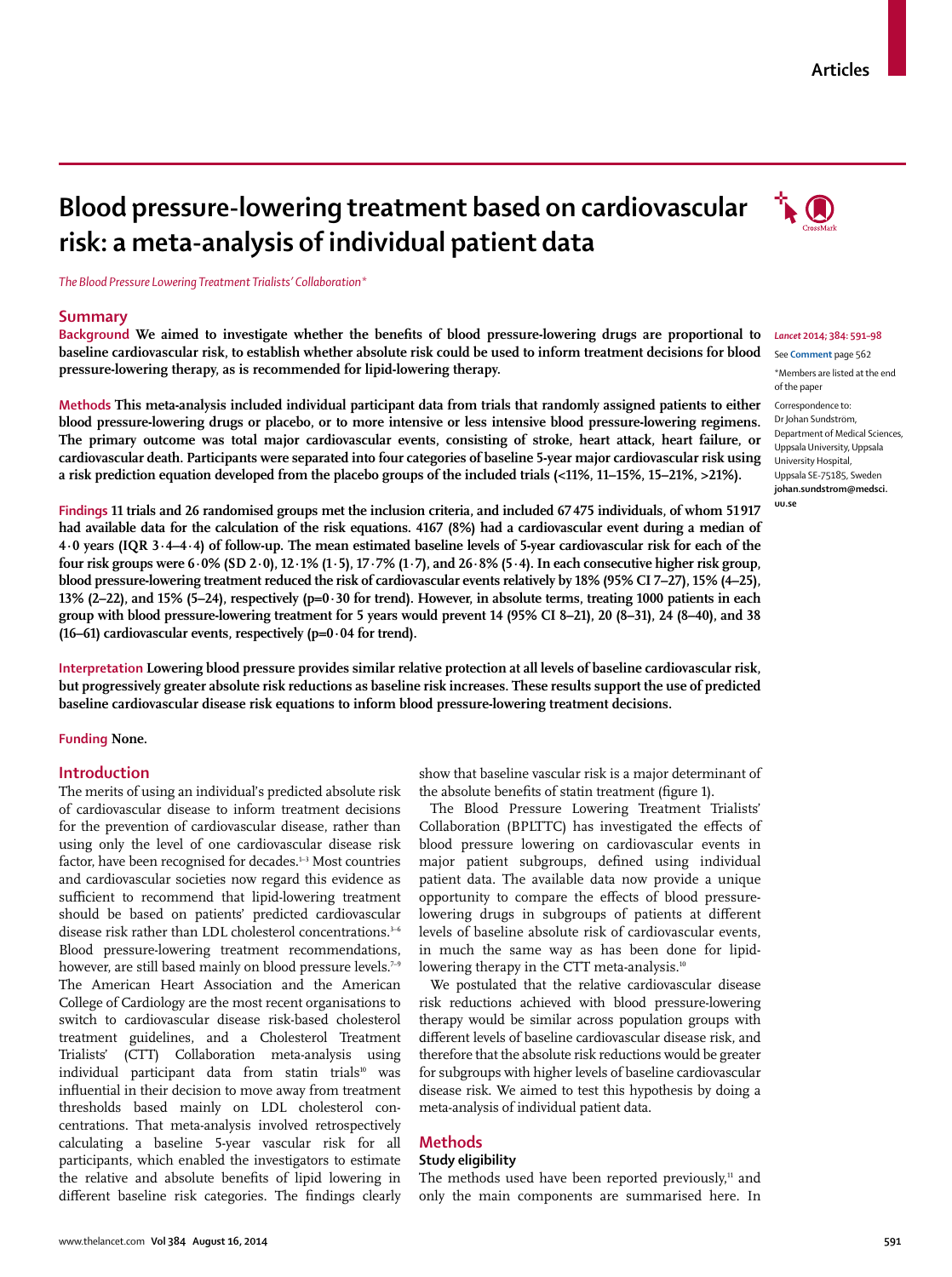

*Figure 1***: Predicted 5-year benefits of LDL cholesterol reductions with statin treatment at different levels of risk<br>Reprinted from the Cholesterol Treatment Trialists' (CTT) Collaborators' meta-analysis,<sup>10</sup> by permiss** 

brief, trials were eligible if they met the original inclusion criteria specified in the protocol, $11$  and were part of the subset of studies that randomly allocated patients to either a blood pressure-lowering drug or placebo, or to a more intensive or less intensive blood pressure regimen. Trials had to have a minimum of 1000 patient-years of planned follow-up in each randomised group, and should not have presented their main results before the protocol was finalised in July, 1995.

#### **Outcomes**

The primary outcome was a composite of total major cardiovascular events,<sup>11</sup> consisting of stroke (non-fatal stroke or death from cerebrovascular disease), coronary heart disease (non-fatal myocardial infarction or death from coronary heart disease including sudden death), heart failure (resulting in death or admission to hospital), or cardiovascular morbidity. Secondary outcomes were stroke, coronary heart disease, heart failure, cardiovascular mortality, and total mortality. Only the first event for an individual was used for the analysis of each outcome, but an individual who had more than one outcome type could contribute to analyses of more than one individual outcome.

#### **Risk stratifi cation**

Participants were stratified to different levels of predicted absolute risk based on covariates and events recorded in the BPLTTC dataset. The risk equations were determined by fitting Weibull models with shared frailty for each trial simultaneously to the placebo groups of all available trials that had time-to-event data. The variables included age, sex, body-mass index, systolic and diastolic blood pressures, other antihypertensive treatment, current smoking, diabetes, and history of cardiovascular disease. Interaction terms for age and sex, age and smoking, age and diabetes, age and history of cardiovascular disease, and age and other antihypertensive treatment were also included. These models were developed to balance the desire for a good model fit with the availability of risk factor data. Blood lipids were not included because these data were absent for most of the trials. Separate equations were developed for each of the six prespecified outcomes. We used data from ten trials that included 14 633 individuals (in placebo groups) for whom the following events were recorded: 1526 total cardiovascular events, 744 strokes, 367 heart failure events, and 611 coronary heart disease events. Data for cardiovascular deaths (n=691) and deaths from any cause (n=991) were available for 14 224 people in nine trials. 5-year risks, rather than 10-year risks, were calculated because 5 years was closer to the median follow-up of participants.

For each equation we divided the sample into four risk groups using three cutoff points that separated the number of cardiovascular disease events into equal quarters. This step was done to maximise the precision of the estimated treatment effects for each risk group.

## **Intervention versus control**

Data from four sets of comparisons were included in these analyses: angiotensin-converting enzyme (ACE) inhibitor-based treatment versus placebo; calcium channel blocker-based treatment versus placebo; diuretic-based treatment versus placebo; and more intensive versus less intensive blood pressure-lowering regimens. To maximise power we combined these four sets of comparisons for our main analyses. Results of previous analyses have shown that most of the treatment effect reported for these comparisons is determined by the blood pressure reduction achieved with rather little attributable to drug-specific effects.<sup>12,13</sup> We did not include studies that compared drug classes because the differences in blood pressure levels between randomised groups in those studies were generally small and differences in protection were more likely to be due to drug-specific effects.<sup>12,13</sup>

The average achieved blood pressure differences between randomised groups varied for each risk subgroup. To control for these differences and to enable direct comparisons between the effects of blood pressure lowering in each risk group we did subsidiary analyses in which we standardised relative risk reductions in each risk subgroup to a 5 mm Hg systolic blood pressure reduction. To control for baseline blood pressures, in a second set of analyses we standardised the risk reductions to a 5% systolic blood pressure reduction. Hence, these models estimated the effect of lowering blood pressure by 5 mm Hg or 5% in each of the four risk groups.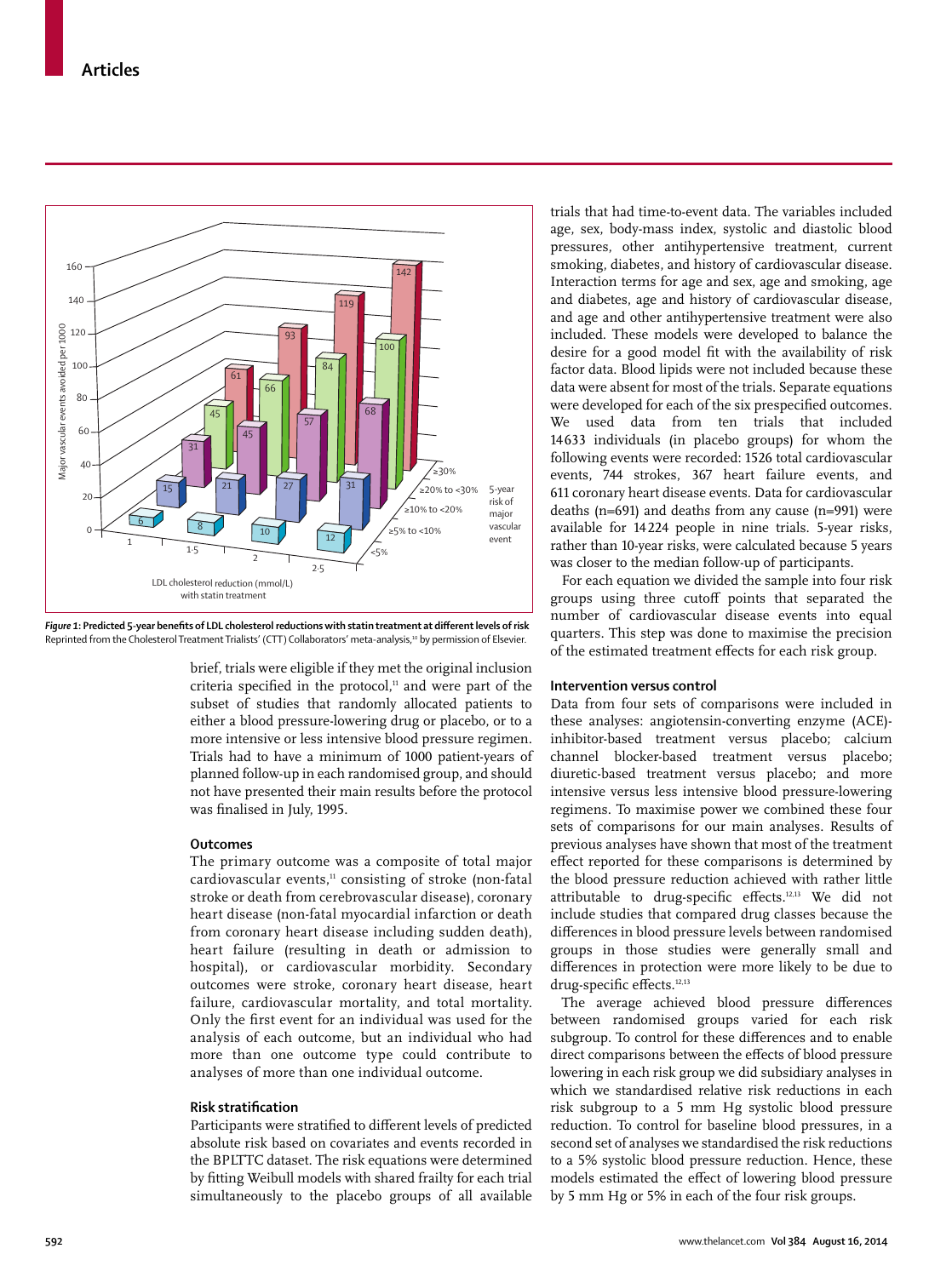|                                            | Patient groups defined by 5-year risk of CVD* |                            |                           |                            | <b>Total sample</b><br>$(n=51917)$ |
|--------------------------------------------|-----------------------------------------------|----------------------------|---------------------------|----------------------------|------------------------------------|
|                                            | $<$ 11% risk<br>$(n=25480)$                   | 11-15% risk<br>$(n=12544)$ | 15-21% risk<br>$(n=8287)$ | $>21\%$ risk<br>$(n=5606)$ |                                    |
| <b>Baseline characteristics</b>            |                                               |                            |                           |                            |                                    |
| Female participants                        | 55.4%                                         | 40.5%                      | 32.3%                     | 21.9%                      | 44.5%                              |
| Age, years                                 | 59.4(6.7)                                     | 67.8(7.4)                  | 72.0(8.1)                 | 75.1(7.6)                  | 65.1(9.4)                          |
| Smoking                                    | $10-4%$                                       | 18.1%                      | 18.8%                     | 24.5%                      | 15.1%                              |
| Previous CVD                               | 11.3%                                         | 23.2%                      | 40.7%                     | 70.2%                      | 25.4%                              |
| Previous BP drug treatment                 | 45.4%                                         | 59.0%                      | 68.5%                     | 77.6%                      | 55.9%                              |
| <b>Diabetes</b>                            | 29.5%                                         | 44.7%                      | 46.9%                     | 59.1%                      | 39.1%                              |
| BMI, kg/m <sup>2</sup>                     | 28.3(4.9)                                     | 27.6(4.7)                  | 27.0(4.5)                 | 26.8(4.2)                  | 27.8(4.8)                          |
| Total cholesterol, mM                      | 5.7(1.5)                                      | 5.5(1.4)                   | 5.4(1.3)                  | 5.2(1.3)                   | 5.6(1.5)                           |
| HDL cholesterol, mM                        | 1.45(0.74)                                    | 1.35(0.57)                 | 1.33(0.53)                | 1.27(0.43)                 | 1.37(0.62)                         |
| SBP, mm Hq                                 | 155(21)                                       | 159 (21)                   | 162(21)                   | 165(21)                    | 158(21)                            |
| DBP, mm Hq                                 | 94(14)                                        | 90(13)                     | 89 (12)                   | 88(12)                     | 92(13)                             |
| Estimated 5-year CVD risk                  | $6.0\%$ (2.0)                                 | $12.1\% (1.5)$             | $17.7\%$ $(1.7)$          | $26.8\%$ (5.4)             | $11.7\%$ (7.5)                     |
| CVD events during follow-up                | 1042 (4.1%)                                   | 1042 (8.3%)                | 1042 (12.6%)              | 1041 (18.6%)               | 4167 (8.0%)                        |
| Stroke                                     | 1.8%                                          | 3.9%                       | 5.6%                      | 7.6%                       | 3.6%                               |
| Coronary heart disease                     | 1.8%                                          | 3.4%                       | 4.8%                      | 6.8%                       | 3.2%                               |
| <b>Heart failure</b>                       | 0.6%                                          | 1.5%                       | 3.1%                      | 5.1%                       | 1.7%                               |
| Cardiovascular death                       | 1.2%                                          | 3.3%                       | 5.9%                      | 10.1%                      | 3.4%                               |
| Death                                      | 2.6%                                          | 6.2%                       | 9.0%                      | 15.8%                      | 5.9%                               |
| Observed 5-year CVD risk in placebo groups | 6.5%                                          | 13.2%                      | 20.6%                     | 24.8%                      | 11.5%                              |

Data are % or mean (SD). CVD=cardiovascular disease. BP=blood pressure. BMI=body-mass index. SBP=systolic blood pressure. DBP=diastolic blood pressure. \*Baseline levels of CVD risk were estimated using a risk equation derived from the Blood Pressure Lowering Treatment Trialists' Collaboration dataset.

Table: Characteristics of patient groups defined by different baseline levels of cardiovascular risk



Figure 2: Effects of blood pressure reduction on absolute and proportional risks of cardiovascular disease for patient groups defined by different baseline levels **of cardiovascular risk**

Total sample, n=51 917. n/N is the number of cases/number at risk. BP difference is the difference between active and control groups in treatment-induced reduction in systolic/diastolic blood pressures. BP=blood pressure. CVD=cardiovascular disease. het=heterogeneity.

#### **Statistical analyses**

We investigated calibration for all equations by plotting observed 5-year risks against expected 5-year risks for all equations. For each risk group in each trial, the achieved blood pressure lowering was calculated as the difference in mean blood pressure change from baseline to 12 months between the randomised treatment groups. Overall blood pressure reduction within risk groups was then obtained by combining these data across trials using inverse variance weighted fixed-effects meta-analysis.

Standard inverse variance-weighted meta-analysis was used to estimate crude summary risk ratios for each risk group across the included studies. We also estimated risk differences and numbers needed to treat using the recommended<sup>14</sup> approach of applying the pooled risk ratios to the mean absolute 5-year risk levels in each patient group, with symmetrical 95% CIs for the risk differences calculated as  $(p1-p2) \pm 1.96 \times \sqrt{(p1 \times (1-p1)/n1) + (p2 \times (1-p2)/n2)}$ with p1 being treated 5-year risks and p2 control 5-year risks with n1 the number of treated patients and n2 the number of controls. Summary estimates standardised to a 5 mm Hg or 5% reduction in systolic blood pressure were derived from risk ratios, achieved systolic blood pressure lowering, and baseline systolic blood pressures using established methods.10,15 We also estimated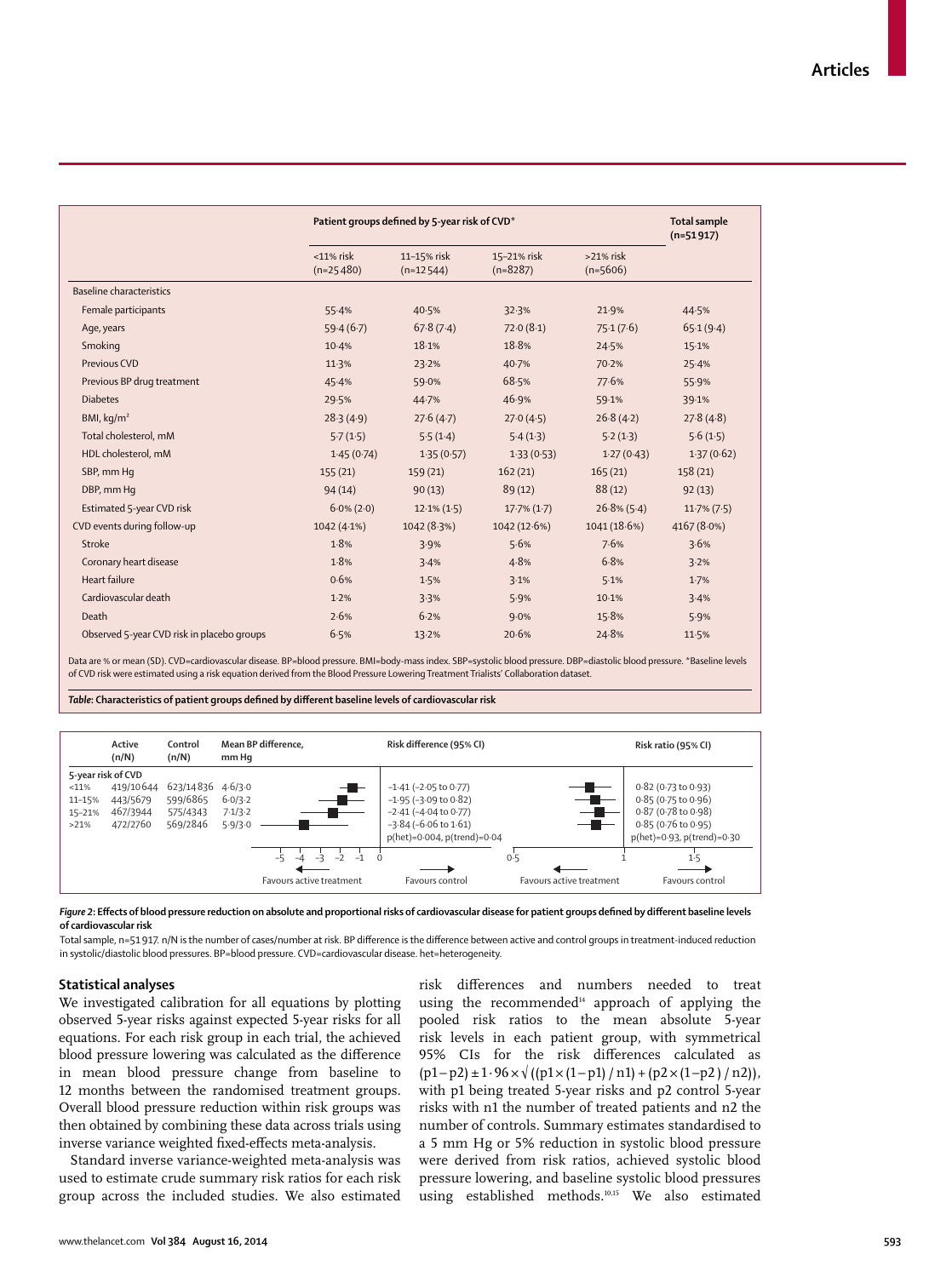

Figure 3: Effects of blood pressure reduction on absolute and proportional risks of coronary heart disease, stroke, heart failure, cardiovascular mortality, and all-cause mortality for patient **groups defi ned by diff erent baseline levels of risk of those outcomes**

Sample for coronary heart disease, heart failure, and cardiovascular death analyses, n=52 035; for stroke, n=51 917; and for death, n=48 198, n/N is the number of cases/number at risk. BP difference is the difference between active and control groups in treatment-induced reduction in systolic/diastolic blood pressures. CHD=coronary heart disease. CVD=cardiovascular disease. het=heterogeneity.

See **Online** for appendix

number of avoidable cardiovascular events by treating 1000 patients for 5 years in each of the four risk groups by four levels of systolic and diastolic blood pressure reduction, by combining meta-regression-obtained relative risk reductions per mm Hg blood pressure lowering with observed 5-year risks in placebo groups.

We used fixed-effects models as our primary means of analysis, such that very small subgroups of trials were not given undue weight, and we fitted random effects models as sensitivity analyses. In secondary analyses, we also investigated active drug versus placebo studies separately from more versus less blood pressure reduction studies, and a subsample of people with baseline systolic blood pressure of at least 140 mm Hg or diastolic blood pressure of at least 90 mm Hg. We used Stata version 13 for all analyses.

## **Role of the funding source**

This study received no funding. All authors had full access to all the data in the study and the corresponding author had final responsibility for the decision to submit for publication.

## **Results**

11 trials and 26 randomised groups met the inclusion criteria (some trials were factorial or included more than two groups), and included 67475 individuals (appendix).<sup>16-30</sup> Data for the calculation of the risk equations were available for 51917 patients. The mean estimated baseline absolute 5-year risk of cardiovascular disease events in this sample was  $11.7\%$  (7 $\cdot$ 5), with the four risk groups defined as having estimated 5-year cardiovascular disease risks of less than 11%, 11–15%, 15–21%, and >21%. Characteristics of patients in each of these risk strata are shown in the table. The mean blood pressure difference between active and control groups was 5·4 (95% CI 5·2–5·7)/3·1 (3·0–3·2) mm Hg. During a median follow-up of 4·0 years (IQR 3·4–4·4), 4167 (8·0%) participants developed cardiovascular disease (table). Assessment of the performance of the risk equations is shown in the appendix.

Pharmacological blood pressure reduction produced significant relative risk reductions of cardiovascular disease that were similar across all four risk groups (figure 2;  $p=0.30$  for trend). The magnitude of the absolute risk reduction, as a result, increased in a linear fashion from the lowest risk group to the highest risk group (figure 2;  $p=0.04$  for trend). Giving 1000 patients in each group blood pressure-lowering treatment for 5 years would prevent 14 (95% CI 8–21), 20 (8–31), 24 (8–40), and 38 (16–61) cardiovascular events, respectively. Put another way, the number needed to treat for 5 years to avoid one cardiovascular event decreased with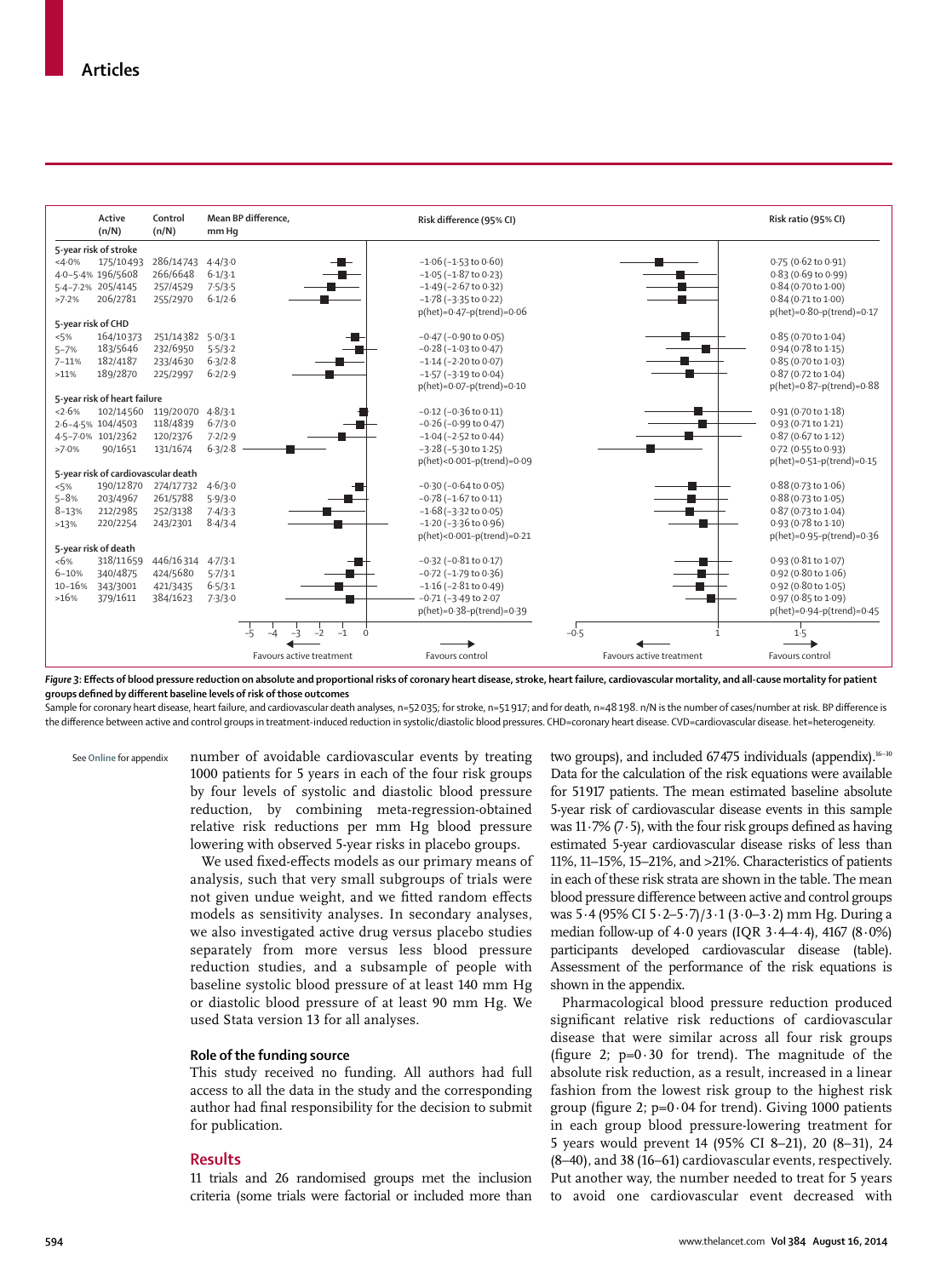increasing baseline risk, from 71 (95% CI 49–130) in the lowest risk group, to 51 (32–122) and 41 (25–130) in the second and third risk groups, and down to 26 (17–62) in the highest risk group.

Effect estimates were much less precise for causespecific vascular outcomes and mortality, but a broadly similar pattern was noted for stroke, coronary heart disease, heart failure, and cardiovascular death (figure 3). For all-cause mortality, absolute risk reductions did not clearly increase with higher baseline risk (figure 3).

Baseline systolic blood pressure was higher, and diastolic blood pressure was lower, in patient groups with a higher baseline level of risk, as expected in view of the increasing mean age with increasing baseline risk (table). The achieved reductions in blood pressure tended to be greater in those with higher baseline systolic blood pressure, although we noted no clear pattern for diastolic blood pressure (figures 2, 3). The pattern of similar relative risk reductions across risk groups but increasing absolute risk reductions with increasing levels of baseline risk, except for mortality, remained in the analyses when standardised to either a 5 mm Hg systolic blood pressure reduction or a 5% systolic blood pressure reduction (appendix). The estimated number of avoidable events increased with increasing blood pressure reduction and higher baseline risk (figure 4).

We noted similar findings in random effects models, and the subsample with baseline systolic blood pressure of at least 140 mm Hg or diastolic blood pressure of at least 90 mm Hg (data not shown). Results of analyses restricted to the trials comparing an active drug to placebo were similar, although analyses based only on the trials that compared more versus less intensive blood pressure-lowering regimens were uninformative because of the small numbers of outcomes recorded (data not shown).

# **Discussion**

In this meta-analysis of more than 50 000 patients, pharmacological blood pressure lowering produced relative reductions in cardiovascular risk that were similar across patient groups with markedly varying levels of baseline estimated cardiovascular risk, while delivering progressively greater absolute risk reductions at higher levels of baseline risk. This same pattern was apparent in a range of subsidiary analyses done on the primary composite cardiovascular outcome after adjusting for differences in baseline and achieved blood pressure levels between the risk groups studied. These findings for blood pressure-lowering treatment are consistent with a similar study of lipid-lowering treatment<sup>10</sup> that has already influenced national lipid-lowering treatment guidelines in the USA and the UK.<sup>3,4</sup>

This analysis objectively shows the effects of blood pressure lowering on proportional and absolute cardiovascular risks in a large dataset stratified by baseline cardiovascular risk.<sup>31,32</sup> Three aspects of the



*Figure 4***: Avoidable events by baseline risk and extent of blood pressure lowering** (A) Systolic blood pressure reduction. (B) Diastolic blood pressure reduction. CVD=cardiovascular disease.

epidemiology of blood pressure and blood pressure lowering presage our findings. First, a continuous positive log-linear association exists between blood pressure and vascular risk as shown in several large observational studies.<sup>33</sup> Second, benefits of drugs that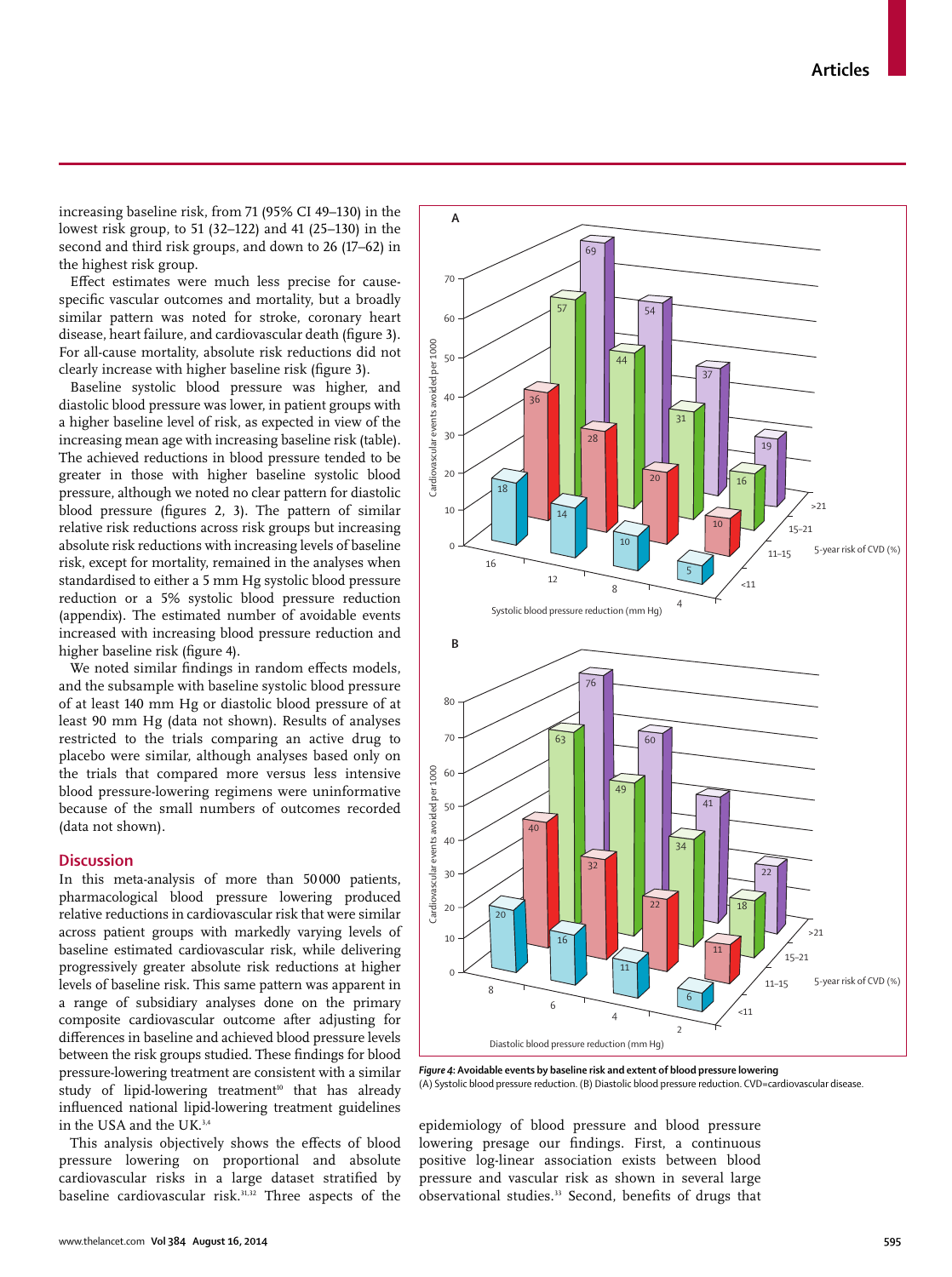lower blood pressure in both hypertensive and nonhypertensive patient groups have been reported in a series of large-scale randomised trials.<sup>15</sup> And third, the absolute benefits of blood pressure lowering have been shown to be greatest in the presence of other vascular risks such as dyslipidaemia, increasing age, diabetes, and male sex.<sup>3</sup>

Risk-based treatment has been a cornerstone of lipid management for a decade<sup>3,5,35,36</sup> and is recommended in several other clinical settings.<sup>37-39</sup> A previous movement towards blood pressure-lowering treatment on the basis of absolute risk in some prevention guidelines<sup>35,40,41</sup> has come to a halt.<sup>5,7,8</sup> and risk-based approaches to blood pressure management do not seem to be widely used. In part at least, this reluctance to use absolute risk as a basis for decision making might be a result of the absence of direct evidence of effectiveness, which this study should go some way towards addressing. Risk-based blood pressure treatment decisions also have much to recommend them in terms of cost-effectiveness.<sup>42-45</sup>

Strengths of this analysis are the inclusion of a large group of patients with individual-level risk data, and more than 4000 major cardiovascular events, which provided reasonably precise estimates of the effects on the primary outcome for each risk group. The use of data from many studies with different inclusion criteria should make the findings more generalisable<sup>46</sup> and the robustness of the main conclusions to subsidiary methods of analysis further supports the conclusions drawn. The study is, however, limited by the fact that most included patients were hypertensive at baseline, although other trials<sup>22,47</sup> and overviews<sup>15</sup> have provided direct evidence about the benefits of treating high-risk non-hypertensive patients in some settings. Although the numbers of vascular events recorded was reasonably large, the estimates of effect are nonetheless imprecise for most cause-specific outcomes. The study also focuses only on the major benefits and major harms of treatment that might affect measures of cardiovascular events and mortality. Clearly, other less substantive but nonetheless important treatment benefits and risks will also affect treatment decisions. The study is also limited by the relatively short duration of the included studies and we used 5-year absolute risk as the basis of the primary estimates. Most risk prediction equations in clinical use tend to focus on 10-year risks despite the shortage of of any trial data with this length of followup. We did not have access to all baseline variables required for common risk equations, and because data were generally missing for a whole study at a time we chose not to make imputations. Instead, to accommodate the absence of this information and to maximise the usefulness of the available dataset we developed our own risk equation using variables available for most studies. Finally, the primary analyses were based on a composite outcome, which could have produced biased results if the proportion of event types

varied between risk groups. Reassuringly, the ratios of event types were broadly similar across the risk groups.

In conclusion, this meta-analysis showed that treatment with blood pressure-lowering drugs resulted in similar relative risk reductions irrespective of the baseline level of absolute risk, hence greater absolute risk reduction with higher baseline absolute risk. This finding provides support for the notion that blood pressure-lowering treatment should target those at greatest cardiovascular risk, not just those with the highest blood pressure levels. A risk-based approach is likely to be more cost effective than a blood pressure-based approach, and could simultaneously reduce the numbers of patients needing treatment, and control drug costs, while increasing the numbers of averted strokes and heart attacks.<sup>42-45</sup>

#### **Contributors**

JS, RJ, BN, and MW were responsible for the study design. JS did the statistical analysis and created the figures. JS, HA, CB, JE, RJ, KK, DL-J, SM, BN, AP, VP, KR, FT, and MW interpreted the data. [S, RJ, and BN wrote the report. MW gave statistical advice. HA was responsible for data management. HA, CB, JE, KK, DL-J, SM, AP, VP, KR, FT, and MW were responsible for the critical revision of the manuscript for important intellectual content. KR and FT were responsible for project management. JS is the guarantor of the manuscript, and affirms that the manuscript is an honest, accurate, and transparent account of the study being reported; that no important aspects of the study have been omitted; and that any discrepancies from the study as planned have been explained.

## **The Blood Pressure Lowering Treatment Trialists' Collaboration**

*Writing committee—*Johan Sundström (Uppsala University, Uppsala, Sweden; and The George Institute for Global Health, University of Sydney, Sydney, NSW, Australia), Hisatomi Arima (The George Institute for Global Health), Prof Mark Woodward (The George Institute for Global Health; and University of Oxford, Oxford, UK), Prof Rod Jackson (School of Population Health, University of Auckland, Auckland, New Zealand), Kunal Karmali (Feinberg School of Medicine, Northwestern University, Chicago, IL, USA), Prof Donald Lloyd-Jones (Feinberg School of Medicine), Prof Colin Baigent (University of Oxford), Jonathan Emberson (University of Oxford), Kazem Rahimi (The George Institute for Global Health), Prof Stephen MacMahon (The George Institute for Global Health), Prof Anushka Patel (The George Institute for Global Health), Prof Vlado Perkovic (The George Institute for Global Health), Fiona Turnbull (The George Institute for Global Health), Prof Bruce Neal (The George Institute for Global Health; and Imperial College London, London, UK). *Collaborating Trialists—*L Agodoa (AASK), R Estacio (ABCD), R Schrier (ABCD), J Lubsen (ACTION), J Chalmers (ADVANCE), J Cutler (ALLHAT), B Davis (ALLHAT), L Wing (ANBP2), N R Poulter (ASCOT), P Sever (ASCOT), G Remuzzi (BENEDICT), P Ruggenenti (BENEDICT), S Nissen (CAMELOT), L H Lindholm (CAPPP, STOP2, NORDIL), T Fukui (CASE-J), T Ogihara (CASE-J), T Saruta (CASE-J), H Black (CONVINCE), P Sleight (CONVINCE, HOPE, TRANSCEND, ONTARGET), M Lievre (DIAB-HYCAR), H Suzuki (ECOST), K Fox (EUROPA), L Lisheng (FEVER), T Ohkubo (HOMED BP), Y Imai (HOMED-BP), S Yusuf (HOPE, ONTARGET, TRANSCEND), C J Bulpitt (HYVET), E Lewis (IDNT), M Brown (INSIGHT), C Palmer (INSIGHT), J Wang (INTEROUT, NICOLE), C Pepine (INVEST), M Ishii (JATOS, JMIC-B), Y Yui (JMIC-B), K Kuramoto (NICS-EH), M Pfeffer (PEACE), F W Asselbergs (PREVEND-IT, Renal analyses), W H van Gilst (PREVEND-IT/Renal analyses), B Byington (PREVENT), B Pitt (QUIET), B Brenner (RENAAL), W J Remme (Renal analyses), D de Zeeuw (Renal trials), M Rahman (Renal trials), G Viberti (ROADMAP), K Teo (SCAT), A Zanchetti (SCOPE, VHAS, ELSA), E Malacco (SHELL), G Mancia (SHELL), J Staessen (SYST-EUR), R Fagard (SYST-EUR), R Holman (UKPDS). *Other members*— L Hansson (deceased), J Kostis, Y Kanno, S Lueders, M Matsuzaki, P Poole-Wilson (deceased), J Schrader*. Secretariat*—K Rahimi (Coordinator), C Anderson, J Chalmers, N Chapman, R Collins, S MacMahon, B Neal, A Rodgers, P Whelton, M Woodward, S Yusuf.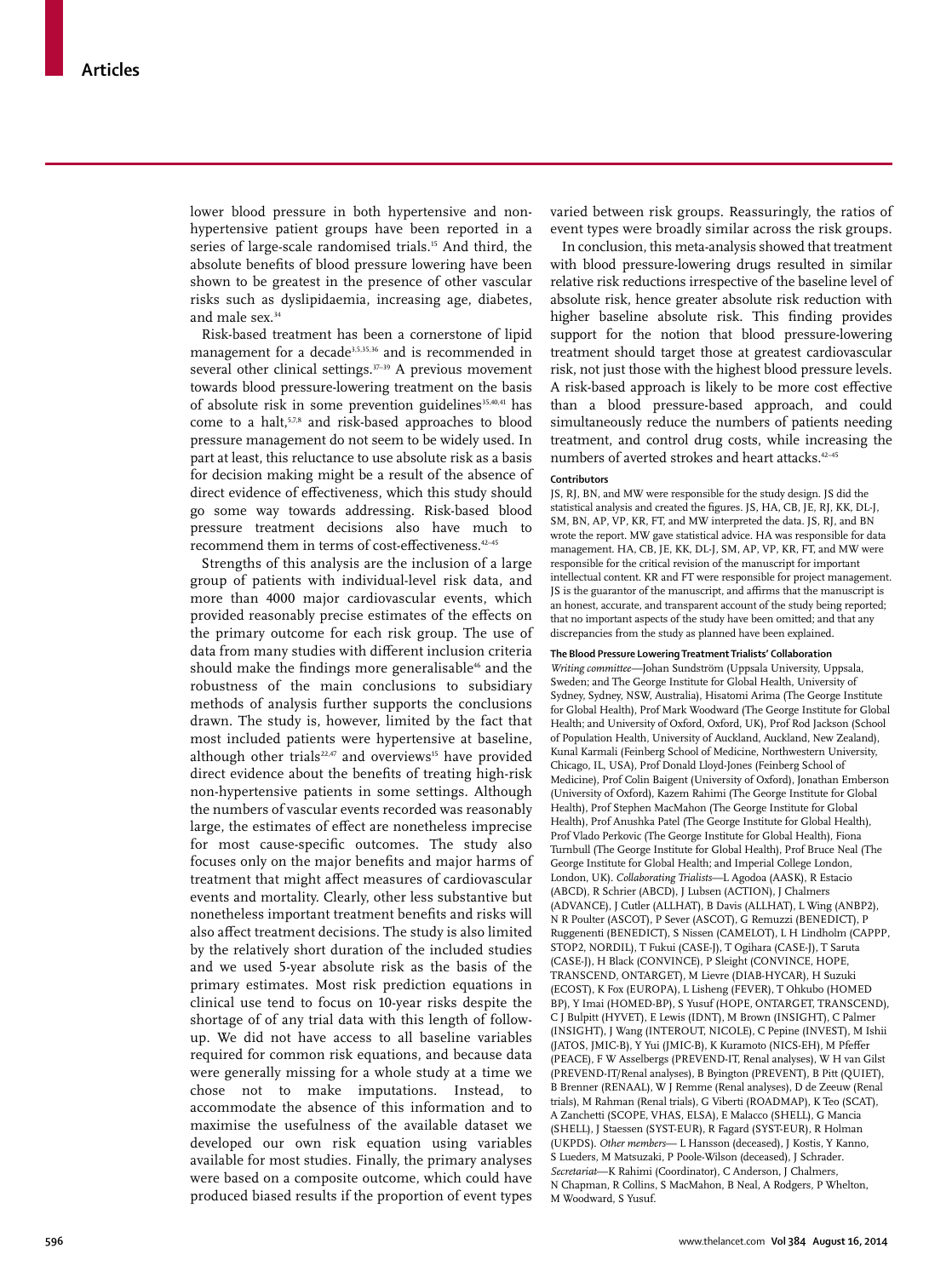#### **Declaration of interests**

JS is an advisory board member for Itrim. MW is on a trial advisory committee for Novartis. AP has received drugs for clinical trials and grant funding from Dr Reddy's Laboratories. VP has received honoraria for meeting presentations and/or advisory board participation AbbVie, AstraZeneca, Baxter, Boehringer Ingelheim, Servier, and Vitae, and his employer has received trial funding from Abbvie, Baxter, Janssen, Novartis, Roche, and Servier. BN is on trial steering committees for Janssen, Dr Reddy's Laboratories, and Servier; his institution has received grant funding from Abbvie, Janssen, Novartis, Dr Reddy's Laboratories, Roche, and Servier; and he has received honoraria for meeting presentations from Abbott, AstraZeneca, Novartis, Pfizer, Roche, and Servier. All other authors declare no competing interests.

#### **Acknowledgments**

JS was funded by the Swedish Heart-Lung Foundation (grant 20041151) and the Swedish Research Council (grants 2007-5942 and 2010-1078). JS also received grants from Kjell och Märta Beijers Stiftelse, Nyströms Amerikastipendium, and Bergholmska fonden. VP has received grants from Heart Foundation of Australia. BN is supported by an Australian Research Council (ARC) Future Fellowship and a National Health and Medical Research Council of Australia (NHMRC) Senior Research Fellowship. HA is supported by an ARC Fellowship. CB is supported by the Medical Research Council, UK. MW, VP, FT, SM, and BN received grants from NHMRC. The researchers were independent of the funders, which had no role in the study.

#### **References**

- 1 Jackson R, Lawes CM, Bennett DA, Milne RJ, Rodgers A. Treatment with drugs to lower blood pressure and blood cholesterol based on an individual's absolute cardiovascular risk. *Lancet* 2005; **365:** 434–41.
- Jackson R, Barham P, Bills J, et al. Management of raised blood pressure in New Zealand: a discussion document. *BMJ* 1993; **307:** 107–10.
- 3 Stone NJ, Robinson J, Lichtenstein AH, et al. 2013 ACC/AHA guideline on the treatment of blood cholesterol to reduce atherosclerotic cardiovascular risk in adults: a report of the American College Of Cardiology/American Heart Association Task Force on Practice Guidelines. *Circulation* 2014; **129** (suppl 2)**:** S1–45.
- 4 Cooper A, O'Flynn N, for the Guideline Development Group. Risk assessment and lipid modification for primary and secondary prevention of cardiovascular disease: summary of NICE guidance. *BMJ* 2008; **336:** 1246–48.
- 5 Perk J, De Backer G, Gohlke H, et al. European Guidelines on cardiovascular disease prevention in clinical practice (version 2012). The Fifth Joint Task Force of the European Society of Cardiology and Other Societies on Cardiovascular Disease Prevention in Clinical Practice (constituted by representatives of nine societies and by invited experts). Developed with the special contribution of the European Association For Cardiovascular Prevention & Rehabilitation (EACPR). *Eur Heart J* 2012; **33:** 1635–701.
- 6 Tonkin A, Barter P, Best J, et al, for the National Heart Foundation of Australia and Cardiac Society of Australia and New Zealand. Position statement on lipid management—2005. *Heart Lung Circ* 2005; **14:** 275–91.
- Krause T, Lovibond K, Caulfield M, McCormack T, Williams B. Management of hypertension: summary of NICE guidance. *BMJ* 2011; **343:** d4891 .
- James PA, Oparil S, Carter BL, et al. 2014 evidence-based guideline for the management of high blood pressure in adults: report from the panel members appointed to the Eighth Joint National Committee (JNC 8). *JAMA* 2014; **311:** 507–20.
- Hackam DG, Quinn RR, Ravani P, et al, for the Canadian Hypertension Education Program. The 2013 Canadian Hypertension Education Program recommendations for blood pressure measurement, diagnosis, assessment of risk, prevention, and treatment of hypertension. *Can J Cardiol* 2013; **29:** 528–42 .
- 10 Cholesterol Treatment Trialists' (CTT) Collaborators. The effects of lowering LDL cholesterol with statin therapy in people at low risk of vascular disease: meta-analysis of individual data from 27 randomised trials. *Lancet* 2012; **380:** 581–90.
- World Health Organization–International Society Of Hypertension Blood Pressure Lowering Treatment Trialists' Collaboration. Protocol for prospective collaborative overviews of major randomized trials of blood-pressure-lowering treatments. *J Hypertens* 1998; **16:** 127–37 .
- 12 Blood Pressure Lowering Treatment Trialists Collaboration, Turnbull F, Neal B, et al. Blood pressure-dependent and independent effects of agents that inhibit the renin-angiotensin system. *J Hypertens* 2007; **25:** 951–58.
- 13 Blood Pressure Lowering Treatment Trialists Collaboration. Effects of different blood-pressure-lowering regimens on major cardiovascular events: results of prospectively-designed overviews of randomised trials. *Lancet* 2003; **362:** 1527–35.
- The Cochrane Collaboration. Cochrane handbook for systematic reviews of interventions. Oxford/London, UK: The Cochrane Collaboration, 2011.
- 15 Law MR, Morris JK, Wald NJ. Use of blood pressure lowering drugs in the prevention of cardiovascular disease: meta-analysis of 147 randomised trials in the context of expectations from prospective epidemiological studies. *BMJ* 2009; **338:** b1665.
- ADVANCE Collaborative Group. Effects of a fixed combination of perindopril and indapamide on macrovascular and microvascular outcomes in patients with type 2 diabetes mellitus (the ADVANCE trial): a randomised controlled trial. *Lancet* 2007; **370:** 829–40.
- Ruggenenti P, Fassi A, Ilieva AP, et al, for the Bergamo Nephrologic Diabetes Complications Trial (BENEDICT) Investigators. Preventing microalbuminuria in type 2 diabetes. *N Engl J Med* 2004; **351:** 1941–51.
- Marre M, Lievre M, Chatellier G, Mann JF, Passa P, Menard J, for the DIABHYCAR Study Investigators. Effects of low dose ramipril on cardiovascular and renal outcomes in patients with type 2 diabetes and raised excretion of urinary albumin: randomised, double blind, placebo controlled trial (the DIABHYCAR study). *BMJ* 2004; **328:** 495 .
- 19 European Trial on Reduction of Cardiac Events with Perindopril in Stable Coronary Artery Disease Investigators. Efficacy of perindopril in reduction of cardiovascular events among patients with stable coronary artery disease: randomised, double-blind, placebo-controlled, multicentre trial (the EUROPA study). *Lancet* 2003; **362:** 782–88.
- MacMahon S, Sharpe N, Gamble G, et al, for the PART-2 Collaborative Research Group. Randomised, placebo-controlled trial of the angiotensin converting enzyme inhibitor, ramipril, in patients with coronary or other occlusive vascular disease. *J Am Coll Cardiol* 2000; **36:** 438–43.
- Asselbergs FW, Diercks GF, Hillege HL, et al, for the Prevention of Renal and Vascular Endstage Disease Intervention Trial (PREVEND IT) Investigators. Effects of fosinopril and pravastatin on cardiovascular events in subjects with microalbuminuria. *Circulation* 2004; **110:** 2809–16.
- 22 PROGRESS Collaborative Group. Randomised trial of a perindoprilbased blood-pressure-lowering regimen among 6105 individuals with previous stroke or transient ischaemic attack. *Lancet* 2001; **358:** 1033–41.
- Teo K, Burton J, Buller C, et al, for the SCAT Investigators. Long-term effects of cholesterol lowering and angiotensin-converting enzyme inhibition on coronary atherosclerosis. The Simvastatin/enalapril Coronary Atherosclerosis Trial (SCAT). *Circulation* 2000; **102:** 1748–54.
- Pitt B, Byington R, Furberg C, et al, for the PREVENT Investigators. Effect of amlodipine on the progression of atherosclerosis and the occurrence of clinical events. *Circulation* 2000; **102:** 1503–10.
- 25 Staessen J, Fagard R, Thijs L, et al, for the SYST-EUR Study Group. Randomised double-blind comparison of placebo and active treatment for older patients with isolated systolic hypertension in Europe. *Lancet* 1997; **350:** 757–64.
- 26 Beckett NS, Peters R, Fletcher AE, et al, for the HYVET Study Group. Treatment of hypertension in patients 80 years of age or older. *N Engl J Med* 2008; **358:** 1887–98.
- Estacio R, Jeffers B, Hiatt W, Biggerstaff S, Gifford N, Schrier R. The effect of nisoldipine as compared with enalapril on cardiovascular outcomes in patients with non-insulin dependant diabetes and hypertension. *N Engl J Med* 1998; **338:** 645–52.
- 28 Schrier R, Estacio R, Esler A, Mehler P. Effects of aggressive blood pressure control in normotensive type 2 diabetic patients on albuminuria, retinopathy and strokes. *Kidney Int* 2002; **61:** 1086–97.
- 29 Hansson L, Zanchetti A, Carruthers SG, et al, for the HOT Study Group. Effects of intensive blood-pressure lowering and low-dose aspirin in patients with hypertension: principal results of the Hypertension Optimal Treatment (HOT) randomised trial. *Lancet* 1998; **351:** 1755–62.
- 30 UK Prospective Diabetes Study Group. Tight blood pressure control and risk of macrovascular and microvascular complications in type 2 diabetes: UKPDS 38. *BMJ* 1998; **317:** 703–13.